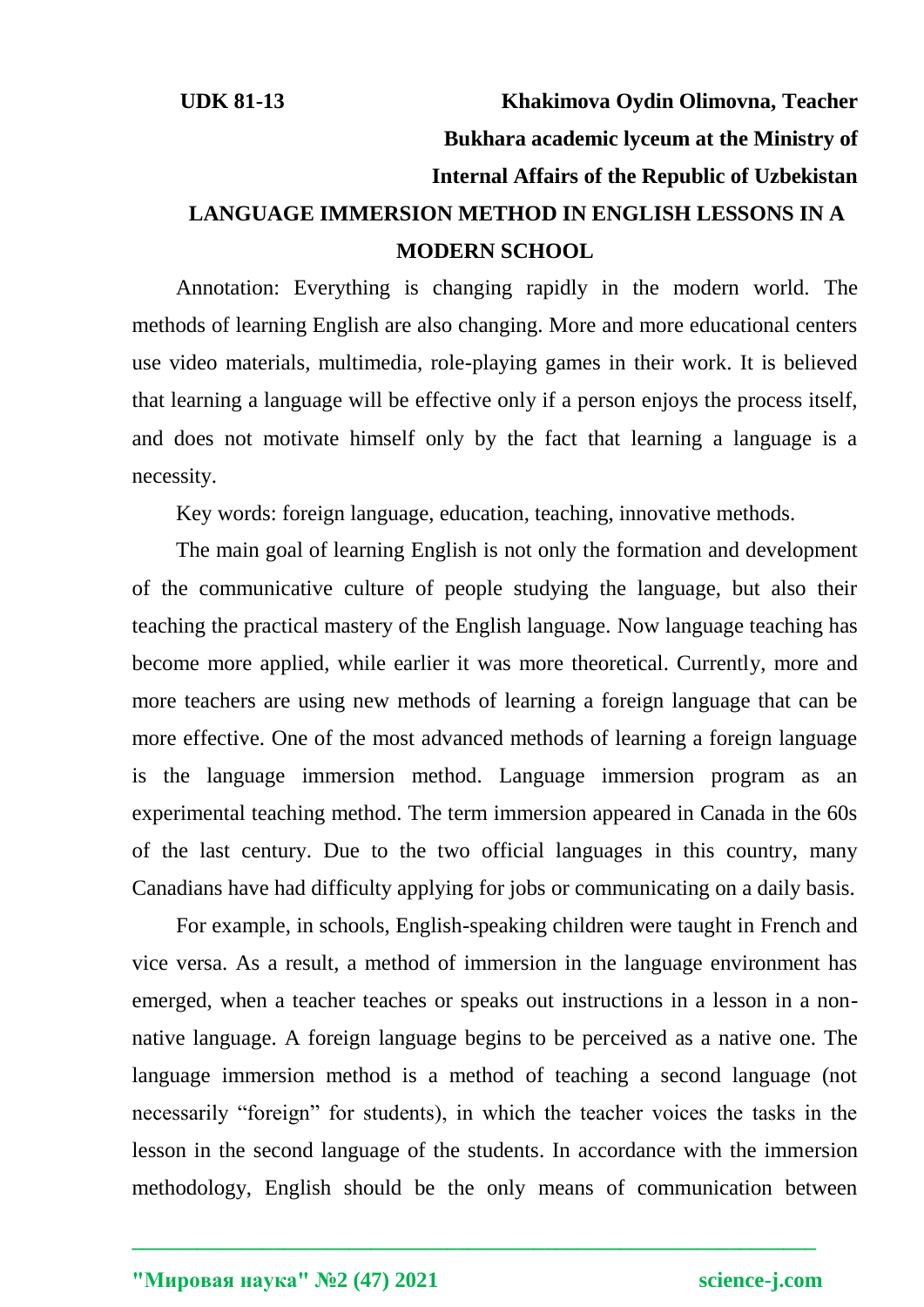teacher and students. The main overriding goal of this program is to develop language skills in children whose first language is not English. The immersion method is characterized by the following features:

- focus on mastering oral foreign speech;

- creating an atmosphere of immersion in the atmosphere;

- activation of the reserve capabilities of the individual.

There are several degrees of immersion in the language environment, depending on the age of the students and the time spent on learning the language. Full immersion, where students devote 100% of their time to a foreign language. With this type, the ability to conduct spontaneous dialogues appears.

Partial immersion, where 50% of the study time is spent on language learning. Much attention is paid to knowledge of the country of the target language. Bilateral or bilingual immersion, where half of the group of students are native speakers of one language, the rest are native speakers of another language. Teaching is carried out alternately in two languages. The immersion method is based on the use of vocabulary and listening comprehension - this is the main barrier for students in the modern school.

Therefore, it is necessary to apply various techniques to help create a comfortable environment in the classroom and the team. As you know, the environment strongly affects the state of a person, his mood, efficiency, selfconfidence, creative generation of ideas. To create a comfortable environment for communication, it is necessary to allow the students to choose their own place, as well as the whole classroom should be open to: colorful design, circular arrangement of seating, etc.

In practice, the language immersion method differs in a number of parameters from other methods of teaching foreign languages that are currently used. With this method, new principles of selection and organization of speech and linguistic material should be applied, of which the leading ones are activity, personality-role, situational-thematic principles. In the process of teaching a foreign language, it is necessary to show students how they can use their competences in their native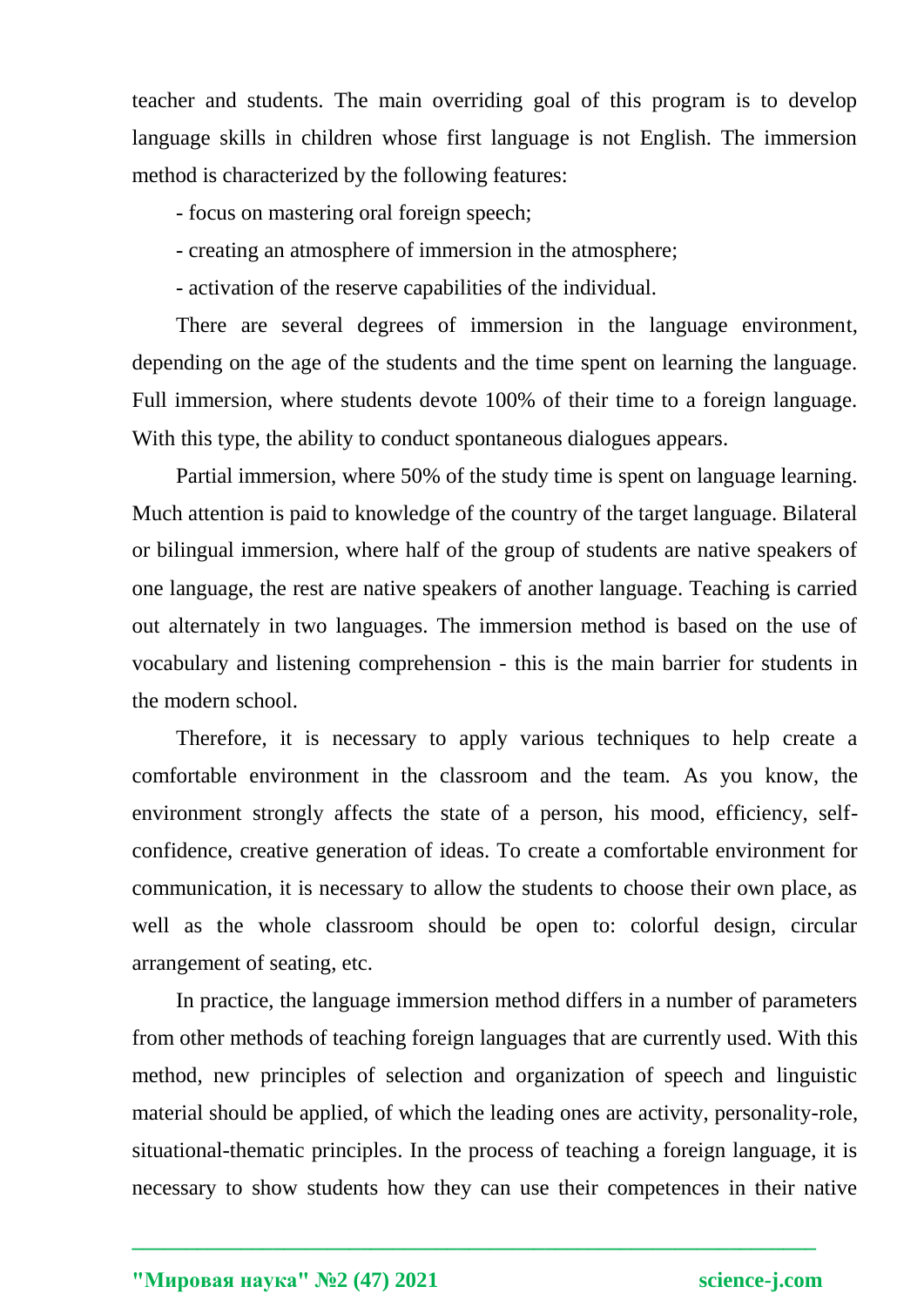language when studying a foreign language, it is necessary to form and improve educational skills common for the native and foreign languages related to the implementation of oral and written tasks according to the textbook, grammar reference. When applying the method of language immersion, a modern teacher should consider in their lessons such an aspect as a language barrier - not the ability to speak a foreign language. To put their knowledge into practice, students must practice a lot, gradually overcoming the anxiety that prevents them from concentrating. The teacher, on the other hand, must create comfortable conditions for communication and make up for the lack of a natural foreign language environment. In the classroom, it is necessary to apply the communicative method, which ensures active participation in the lesson of each student, stimulates verbal communication, contributes to the formation of interest and the desire to learn a foreign language.

The most common means are play, situation, poetry and songs. The communicative method is set up to overcome the problem of the language barrier, since it combines translation and grammar exercises with speech exercises. The main feature is that students are maximally motivated to articulate everything that is being studied. Pupils should more often observe live communication in order to understand that the language they are learning is alive, that the same people communicate in it. Audiovisual teaching aids - films, recordings of radio and television programs, etc. Students with the history and culture of the country of the target language, help to visualize and comprehend the phenomena of nature and social life. The rational use of audiovisual aids helps to fill the lack of a foreign language environment in English lessons at both beginners and advanced levels. The systematic introduction of video materials into the learning process allows children to practice their speech more, contributes to the creation of comfortable conditions for overcoming the "language barrier".

Pros and Cons of using the Language Immersion Method Numerous studies have shown that bilingual children generally have higher IQs compared to monolingual children. Such children have much better developed memory,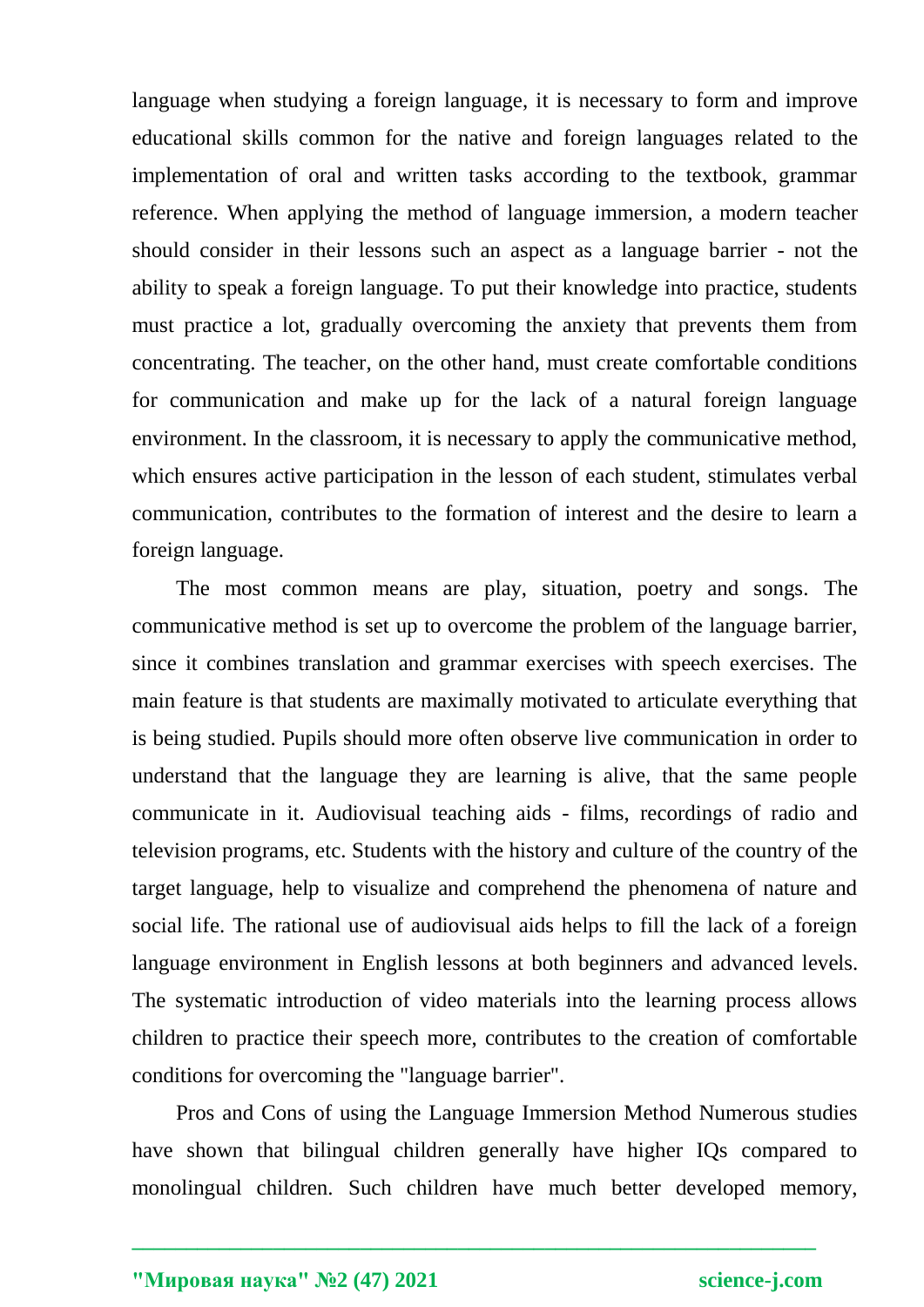attention, thinking, they have great mathematical abilities. Language immersion leads children to become bilingual. Students in language immersion classes excel in other academic subjects as well as students in regular classes. In addition, a second language learned at an early age helps to learn new foreign languages.

Language immersion is often categorized as an intensive language learning method. You can quickly learn to master the basic vocabulary, but psychological discomfort is possible, since during the lesson the student is obliged to refuse to use his native language.

The immersion method helps you achieve tangible results. The fear of starting communication gradually disappears, the learning process becomes more exciting, students are motivated to learn all the subtleties of the language. Educators using this method note that the immersion method is effective only if students have a desire to learn the language. This method provides a person's ever-increasing selfconfidence and facilitates the transition from learning to self-learning.

## References:

1. Qizi, Farxodjonova Nodira Farxodjon. "Modernization Of Uzbek Language And National-Spiritual Heritage In National Culture." *The American Journal of Social Science and Education Innovations* 3.01 (2021): 585-594.

2. Farxodjonova N. F. FORMATION OF NATIONAL IDEA THROUGH FACTORS OF NATIONAL CULTURE //МИРОВАЯ НАУКА 2020. ПРОБЛЕМЫ И ПЕРСПЕКТИВЫ. – 2020. – С. 3-6.

3. Farxodjonova N. F., Abdurahimov V. A. MODERN TECHNOLOGIES OF STUDENTS TRAINING IN HIGHER EDUCATION //НАУКА И ТЕХНИКА. МИРОВЫЕ ИССЛЕДОВАНИЯ. – 2020. – С. 5-7.

4. Isroilovich I. M. et al. PHILOSOPHICAL IDEAS AND VIEWS OF NATIONAL CULTURE IN THE CONDITION OF GLOBALIZATION //PalArch's Journal of Archaeology of Egypt/Egyptology. – 2020. – T. 17. –  $\mathbb{N}_2$ . 7. – С. 14289-14295.

5. Numonjonov S. D. Innovative methods of professional training //ISJ Theoretical & Applied Science, 01 (81). – 2020. – С. 747-750.